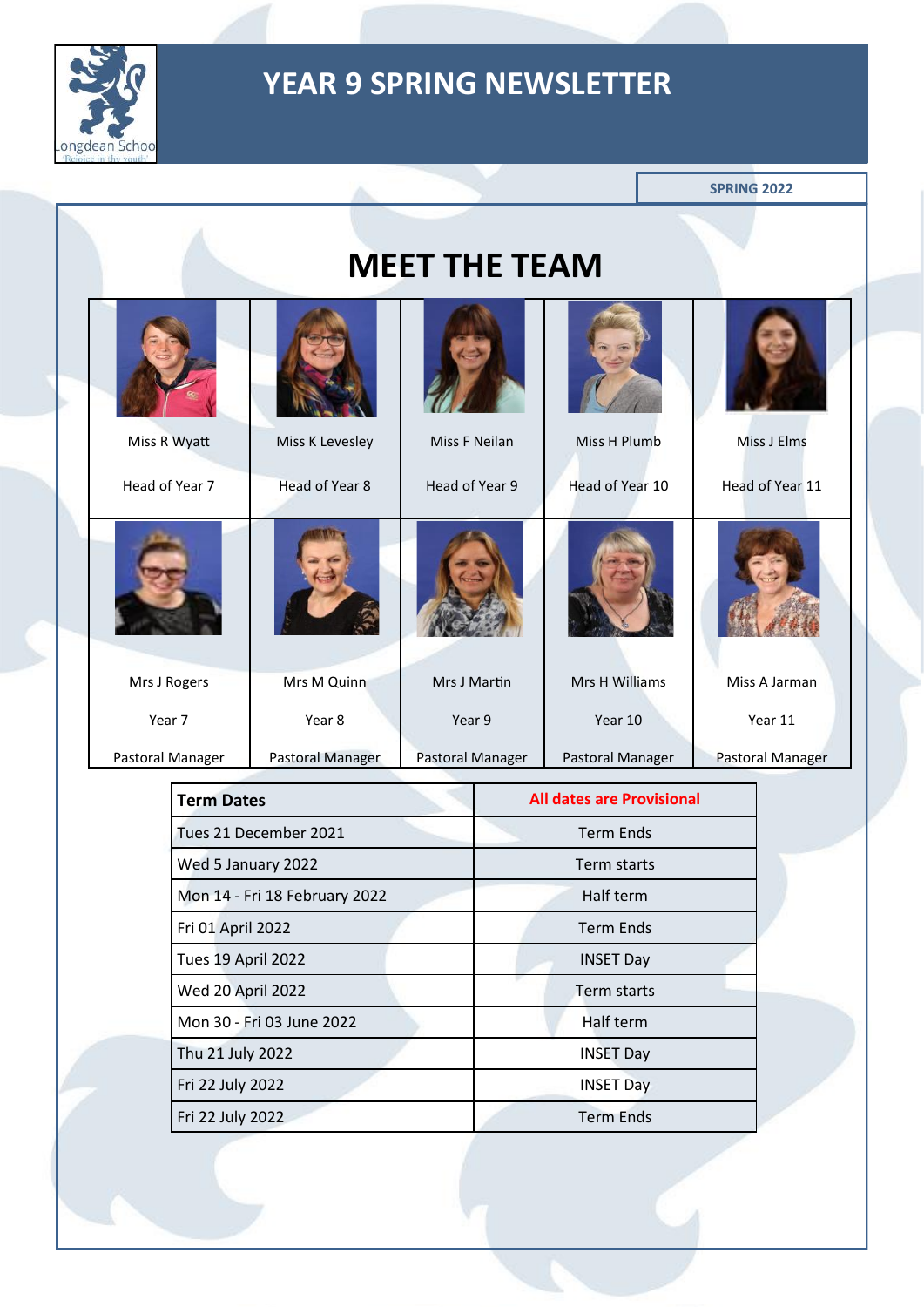

**SPRING 2022**

# **MEET THE FORM TUTOR TEAM**



9DV1 Miss Lilley



9DV2 Mr Cotton



9F1 Mrs Hoque





9G1 Mrs Darke



9G2 Mr Rathore



9P1 Ms Scamans



9P2

Mr Zarooq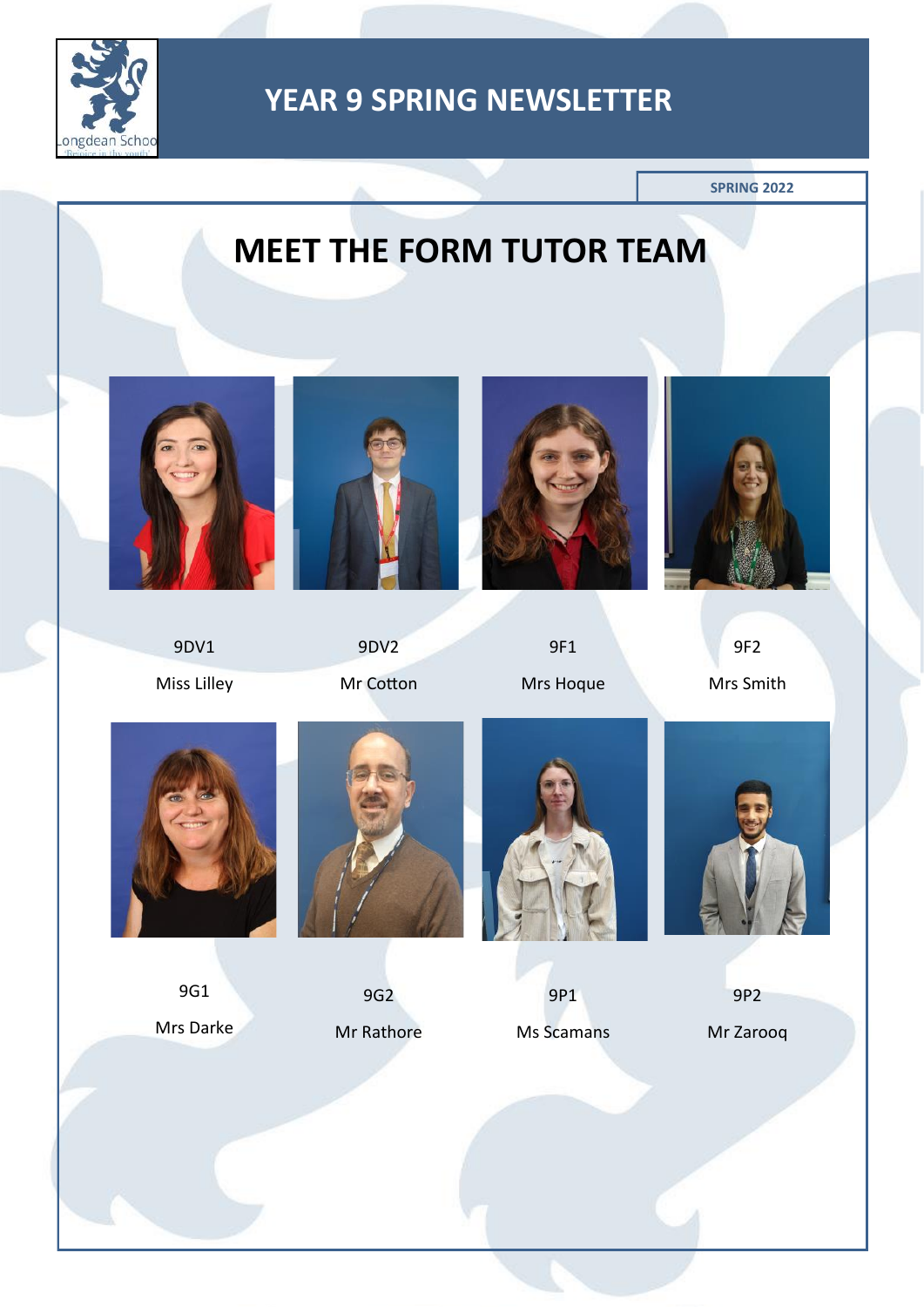

| <b>MATHS</b>                     | Foundation tier (Edexcel exam board):                                                                                                                                                                                                                                                                                                                                                                                                                                                                                                                                                                                                                                                                                                                                                                  |
|----------------------------------|--------------------------------------------------------------------------------------------------------------------------------------------------------------------------------------------------------------------------------------------------------------------------------------------------------------------------------------------------------------------------------------------------------------------------------------------------------------------------------------------------------------------------------------------------------------------------------------------------------------------------------------------------------------------------------------------------------------------------------------------------------------------------------------------------------|
|                                  | Graphs, tables and charts<br>Fractions and percentages<br>Equations, inequalities, sequences                                                                                                                                                                                                                                                                                                                                                                                                                                                                                                                                                                                                                                                                                                           |
|                                  | Higher tier (Edexcel exam board):<br>Interpreting and representing data<br>Fractions, ratio and proportion<br>Angles and trigonometry                                                                                                                                                                                                                                                                                                                                                                                                                                                                                                                                                                                                                                                                  |
| <b>ENGLISH</b>                   | Year 9 will be completing a scheme of work based around the modern novel Noughts and<br>Crosses by Malorie Blackman. Students will become more adept at using quotations to support<br>their interpretations of the text. They will explore the relationship between the text and the con-<br>text in which it was written and, in addition, will study two poems which link thematically to the<br>novel. GCSE skills will be integrated and developed as we begin to move towards the<br>examination years. However, we will continue to select texts (apart from some poems from the<br>anthology) that are not on the GCSE syllabus so that we are focusing on skills rather than<br>content. Writing skills will be practised when students are asked to produce a selection of writing<br>tasks. |
|                                  | GCSE Option Students will continue with coursework until February half term with Mrs Rudling.<br>Miss Doyle is continuing with the Teen genre: moving onto Ferris Bueller's Day Off. Mrs Read is<br>continuing through Paper Two: moving onto District 9 (Blomkamp, 2009).                                                                                                                                                                                                                                                                                                                                                                                                                                                                                                                             |
| <b>SCIENCE</b>                   | Please click on the link below to see curriculum information:<br><b>Year 9 Science Curriculum</b>                                                                                                                                                                                                                                                                                                                                                                                                                                                                                                                                                                                                                                                                                                      |
| <b>HISTORY</b>                   | Industrial; Modern; Causes and treatments of illness.                                                                                                                                                                                                                                                                                                                                                                                                                                                                                                                                                                                                                                                                                                                                                  |
| <b>HEALTH AND SOCIAL</b><br>CARE | Students will have completed the first part of their coursework and will be beginning their<br>second piece. This is called Component 2: Health and Social Care Services and Values and it looks<br>into specific careers in H&SC and how the care values that are needed to perform them. Within<br>this coursework, students will be creating a role play situation between health care<br>professionals and a health care user which they will be acting out and recording for part of their<br>coursework grade.                                                                                                                                                                                                                                                                                   |
| <b>ETHICS</b>                    | Students will build upon their study of the Holocaust in Year 8 History. Using materials from the<br>Holocaust Education Trust and the UCL Centre for Holocaust Education, students will increase their<br>knowledge of Jewish life in Europe before the Holocaust. They will explore the reasons behind<br>individual actions and consider the challenges and opportunities faced by Holocaust<br>survivors after liberation.                                                                                                                                                                                                                                                                                                                                                                         |
| <b>PSHE</b>                      | Relationships and Sex Education will be taught to year 9 in PSHCE the Spring term. This will include<br>lessons on consent and healthy relationships, reproductive and sexual health, contraception and<br>gender identity.                                                                                                                                                                                                                                                                                                                                                                                                                                                                                                                                                                            |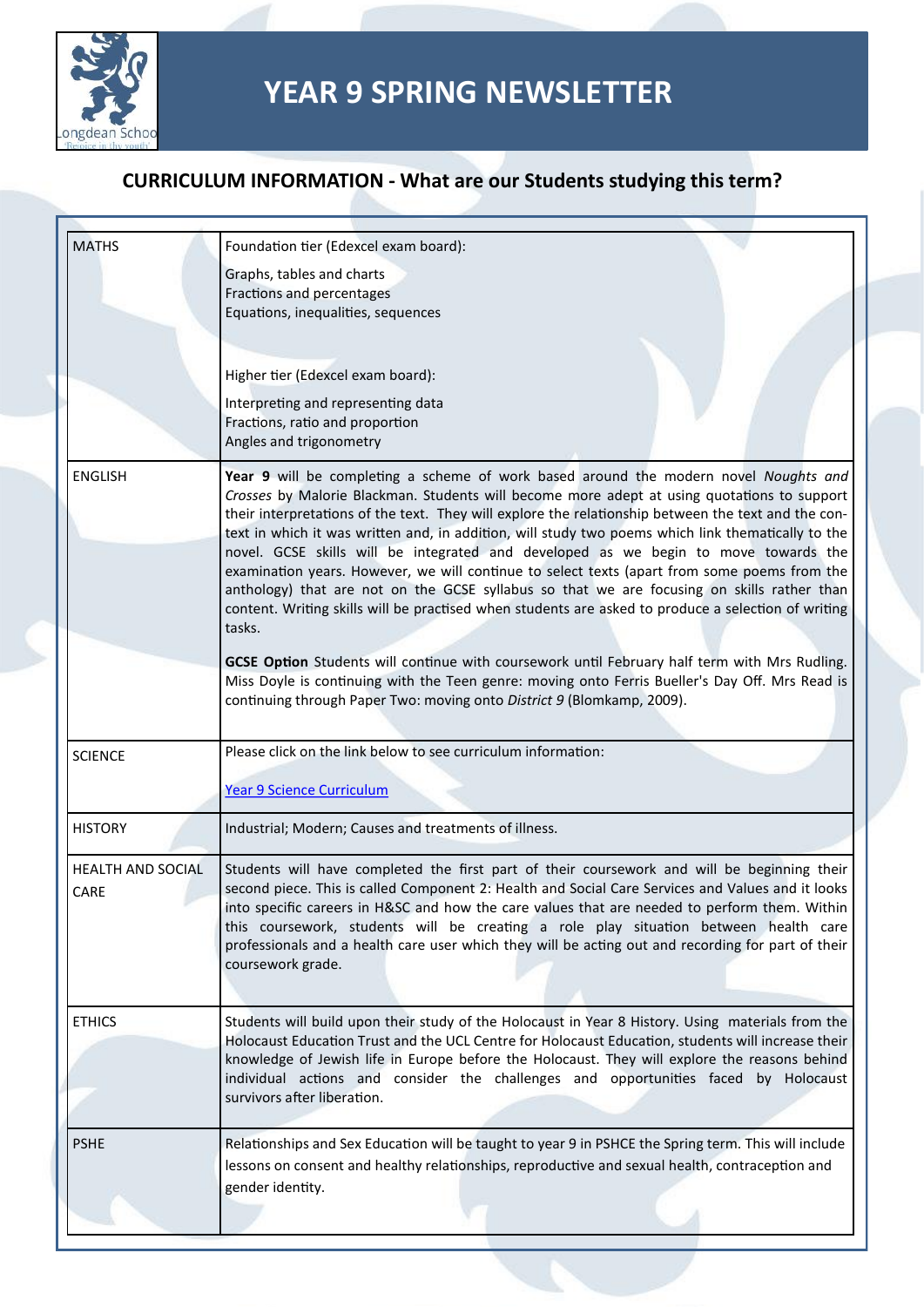

| <b>GEOGRAPHY</b>                  | <b>GEOGRAPHY THREE YEAR OPTION</b>                                                                                                                                                                                                                                                                                                                                                                                                                                               |
|-----------------------------------|----------------------------------------------------------------------------------------------------------------------------------------------------------------------------------------------------------------------------------------------------------------------------------------------------------------------------------------------------------------------------------------------------------------------------------------------------------------------------------|
|                                   | Students are studying the Edexcel A GCSE Geography. Students will be finishing the physical<br>unit River Landscapes and Processes and then moving onto the human unit Changing Cities.<br>Students have revision guides for each topic they have covered so far, these have a list of ques-<br>tions in the back which can be asked to students.                                                                                                                                |
|                                   | Students will be going on their first of two fieldtrips to St Albans. They will investigate the<br>changing land use and environmental quality.                                                                                                                                                                                                                                                                                                                                  |
|                                   | <b>GEOGRAPHY ONE YEAR OPTION</b>                                                                                                                                                                                                                                                                                                                                                                                                                                                 |
| <b>GEOGRAPHY</b><br><b>OPTION</b> | Students are studying the Edexcel A GCSE Geography. Students have two geography teachers,<br>so will be covering two units at the same time. Students will be starting their Physical Field-<br>work (investigating change in discharge). In physical Geography they will be covering the<br>Weather Hazards and Climate Change and Ecosystems, Biodiversity and Management units. In<br>human Geography they will be covering the Resource and Energy Resource Management unit. |
|                                   | Students have revision guides for each topic they have covered so far, these have a list of ques-<br>tions in the back which can be asked to students.                                                                                                                                                                                                                                                                                                                           |
| P.E.                              | Year 9 Girls: Gymnastics, Fitness, Dance, Table Tennis, Badminton, Handball, Orienteering                                                                                                                                                                                                                                                                                                                                                                                        |
|                                   | Year 9 Boys: Football, Gymnastics, Fitness, Badminton, Table tennis, Handball, Orienteering                                                                                                                                                                                                                                                                                                                                                                                      |
|                                   | KS4 Option: CNAT SPORT (OCR) 3 Year option                                                                                                                                                                                                                                                                                                                                                                                                                                       |
|                                   | <b>Developing Sports Skills (coursework)</b>                                                                                                                                                                                                                                                                                                                                                                                                                                     |
|                                   | LO1: Be able to use skills, techniques & tactics/strategies/compositional ideas as an individual<br>performer in a sporting activity                                                                                                                                                                                                                                                                                                                                             |
|                                   | LO2: Be able to use skills, techniques & tactics/strategies/compositional ideas as a team<br>performer in a sporting activity.                                                                                                                                                                                                                                                                                                                                                   |
| MFL - Spanish                     | Will be studying the module: Jóvenes en acción (The environment); learning to talk about<br>children's rights, fair trade, recycling, how a town has changed as well as fundraising and<br>reading about world issues, introducing the imperfect tense and using three tenses together.                                                                                                                                                                                          |
|                                   | From March, students will starting the GCSE curriculum, studying Module 1 - ¡Desconéctate!<br>(Holidays) GCSE: Theme (Local area, holiday and travel) (Viva 4 GCSE)                                                                                                                                                                                                                                                                                                              |
|                                   | Learning to talk about holidays, what they normally do during the summer, talking about past<br>holidays, where they went/stayed and what they did. Roleplay with hotel scenarios. Using a<br>range of tenses including the imperfect.                                                                                                                                                                                                                                           |
|                                   | Looking as well at understanding the GCSE requirements.                                                                                                                                                                                                                                                                                                                                                                                                                          |
|                                   | Parents could help their child revise on a regular basis the vocabulary for the module they are<br>learning (double page vocab)- The question they could ask is "have you spent 10 minutes<br>revising the vocabulary?" or "if I say the English, can you translate it in French/ Spanish?".<br>Students could listen to music or watch films in the target language as well as using free<br>language apps to learn or revise key phrases and grammar whilst having fun.        |
|                                   | Linguascope- Students have all be given a username and password to access this great<br>language website.                                                                                                                                                                                                                                                                                                                                                                        |
| ICT                               | Year 9 ICT will continue to work on their user interface and data analysis course works.                                                                                                                                                                                                                                                                                                                                                                                         |
| COMPUTING SCIENCE                 | Year 9 Computer Science will continue with their Python programming and further develop<br>the use of loops. And using them to validate programs. They will then move on to use<br>procedures and functions in their programming.                                                                                                                                                                                                                                                |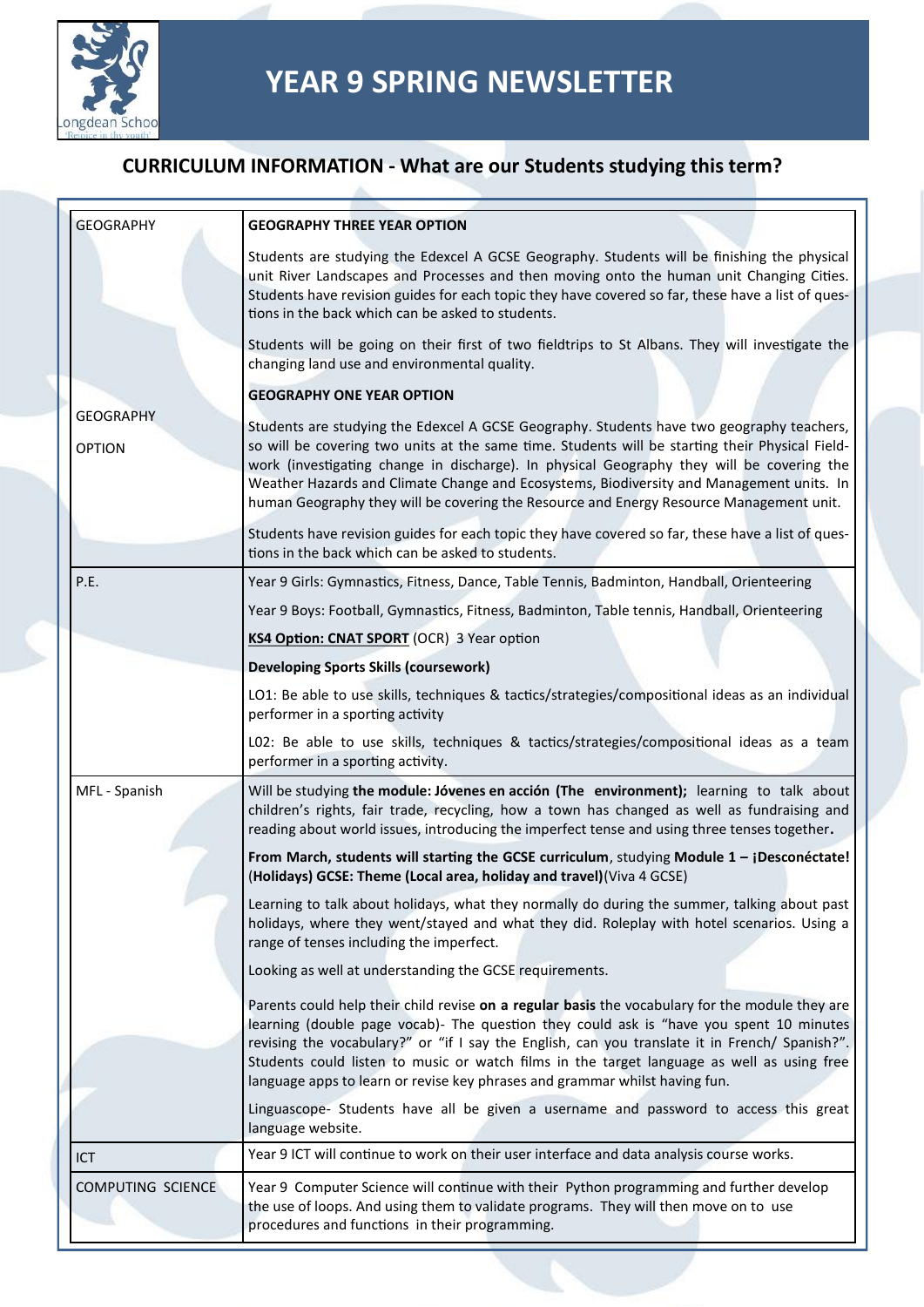

| MFL - French                           | Will be studying the module: Spécial vacances (Holidays); They will learn about holiday desti-<br>nations, adventure holidays, talking about what we take on holiday and what happened.                                                                                                                                                                                                                                                                                               |
|----------------------------------------|---------------------------------------------------------------------------------------------------------------------------------------------------------------------------------------------------------------------------------------------------------------------------------------------------------------------------------------------------------------------------------------------------------------------------------------------------------------------------------------|
|                                        | Grammar will cover the use of reflexive verbs, asking questions and using a range of tenses<br>including the conditional.                                                                                                                                                                                                                                                                                                                                                             |
|                                        | From March, students will be starting the GCSE curriculum, studying Module $1 - Qui$ suis-je?<br>(Who am I?) GCSE: Theme 1-Identity and culture (Studio 4 GCSE); learning to talk about<br>themselves and other people (family and friends) as well as using a range of tenses and<br>grammatical structures.                                                                                                                                                                         |
|                                        | Looking as well at understanding the GCSE requirements.                                                                                                                                                                                                                                                                                                                                                                                                                               |
|                                        | Parents could help their child revise on a regular basis the vocabulary for the module they are<br>learning (double page vocab)- The question they could ask is "have you spent 10 minutes<br>revising the vocabulary?" or "if I say the English, can you translate it in French/ Spanish?".<br>Students could listen to music or watch films in the target language as well as using free<br>language apps to learn or revise key phrases and grammar whilst having fun.             |
|                                        | Linguascope- Students have all be given a username and password to access this great<br>language website.                                                                                                                                                                                                                                                                                                                                                                             |
| <b>DESIGN AND</b><br><b>TECHNOLOGY</b> | Engineering 3 year option: Cambridge National in Engineering Design helps students<br>understand the processes of engineering design and how market requirements inform client<br>briefs. Through practical activities they develop skills in computer modelling and model<br>making and how to communicate design ideas effectively. This term students will be<br>developing subject knowledge through theory work and completing a mini project (a mock<br>coursework assignment). |
|                                        | Engineering 1 year option: Cambridge National in Engineering Design helps students<br>understand the processes of engineering design and how market requirements inform client<br>briefs. Through practical activities they develop skills in computer modelling and model<br>making and how to communicate design ideas effectively. This term students will be<br>designing/developing their Lamp concepts and planning for manufacture to produce a<br>prototype.                  |
| ART                                    | GCSE Collections - developing drawing and artist analysis skills.                                                                                                                                                                                                                                                                                                                                                                                                                     |
|                                        | GCSE Photography - Movement - exploring motion in photography and animation.<br><b>Option</b><br>BTEC Fashion - In the Spring we will be doing one project titled 'Architecture' and their exam<br>project.                                                                                                                                                                                                                                                                           |
| <b>GCSE Photography</b>                | Movement - exploring motion in photography and animation.                                                                                                                                                                                                                                                                                                                                                                                                                             |
|                                        | Looking at different speed settings on our camera to freeze and slow motion.                                                                                                                                                                                                                                                                                                                                                                                                          |
| <b>RELIGIOUS STUDIES</b>               | Religious Studies GCSE AQA A.<br>Students will begin to study Paper 2-Thematic Studies. They will look at the teachings in                                                                                                                                                                                                                                                                                                                                                            |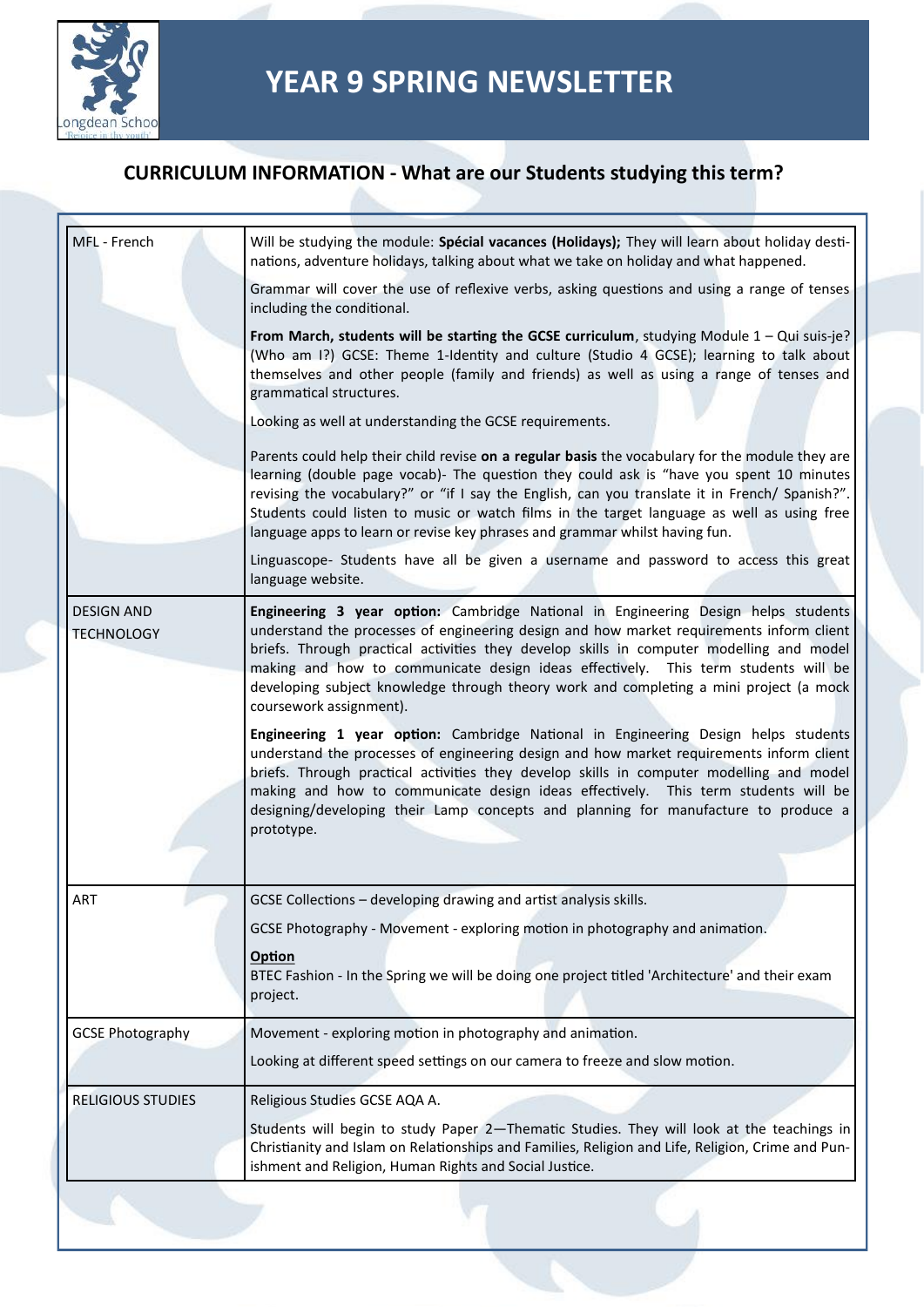

| <b>BUSINESS STUDIES</b>               | Business students will continue to work there way through the GCSE course. This term they<br>move on to look at the role of marketing and market segmentation. In the paper 2 lessons,<br>they will continue their study of finance as well as looking at influences on business.                                                                                                                                                                                                                                                                                                                                                                                                                                                                                                                                                                                                                                                                                                                                                                                                                                                                                     |
|---------------------------------------|-----------------------------------------------------------------------------------------------------------------------------------------------------------------------------------------------------------------------------------------------------------------------------------------------------------------------------------------------------------------------------------------------------------------------------------------------------------------------------------------------------------------------------------------------------------------------------------------------------------------------------------------------------------------------------------------------------------------------------------------------------------------------------------------------------------------------------------------------------------------------------------------------------------------------------------------------------------------------------------------------------------------------------------------------------------------------------------------------------------------------------------------------------------------------|
| CHILD DEVELOPMENT (3<br>-year option) | OCR Cambridge National Level 1/2 (GCSE) in Child Development:<br>During the Autumn term, Year 9 have been learning some of the content of unit R018. The fo-<br>cus for this term has been:                                                                                                                                                                                                                                                                                                                                                                                                                                                                                                                                                                                                                                                                                                                                                                                                                                                                                                                                                                           |
|                                       | Preconception health<br>٠<br>The structure and function of the male and female reproductive systems<br>How reproduction takes place<br>The signs and symptoms of pregnancy<br>The choices available for delivery and methods of delivery<br>The stages of labour<br>٠<br>Pain relief during labour.<br>During the Spring term, Year 9 will be continuing to learn the content of unit R018. The focus                                                                                                                                                                                                                                                                                                                                                                                                                                                                                                                                                                                                                                                                                                                                                                 |
|                                       | for this term will be:<br>The postnatal checks for a newborn baby<br>The specific needs of a pre-term (premature) baby<br>The postnatal provision available for mother and baby<br>The importance of the environment to the child<br>The need for acceptable patterns of behaviour and approaches to discipline.<br>How a parent can help: talk to the student about your own experiences in the areas above or<br>those that you know of.                                                                                                                                                                                                                                                                                                                                                                                                                                                                                                                                                                                                                                                                                                                            |
| SOCIOLOGY                             | GCSE Sociology, AQA : Focusing on Families and Households topic which includes different fami-<br>ly forms and the roles of gender within the family. Parents could discuss family forms that they<br>know of in their friends and extended family as well as the domestic division of labour across<br>generations. Miss Rabjohn                                                                                                                                                                                                                                                                                                                                                                                                                                                                                                                                                                                                                                                                                                                                                                                                                                     |
| Hospitality/Catering                  | Year 9 (Core) - This term students will be looking at different types of Hospitality & Catering<br>establishments and will consider the types of customers they will be suitable for. The use of<br>technology within the industry will also be covered and students will carry out research into<br>nutrition and healthy eating. Practical lessons will cover a variety of cooking skills and<br>techniques.<br>Year 9 (1 year option) - Students will continue their controlled assessment this term which is<br>worth 60% of their overall grade. As part of this they will look at planning menus for different<br>groups of people as well as environmental issues that should be considered. They will further<br>their understanding of how dishes meet customer needs and know how to prepare a plan of<br>production. Exam topics will include how Hospitality & Catering provisions operate as well as<br>Health & Safety requirements & responsibilities. Practical lessons will cover a variety of<br>cooking skills & techniques to prepare students for their practical exam at the end of term<br>where they will cook and present a two course meal. |
|                                       |                                                                                                                                                                                                                                                                                                                                                                                                                                                                                                                                                                                                                                                                                                                                                                                                                                                                                                                                                                                                                                                                                                                                                                       |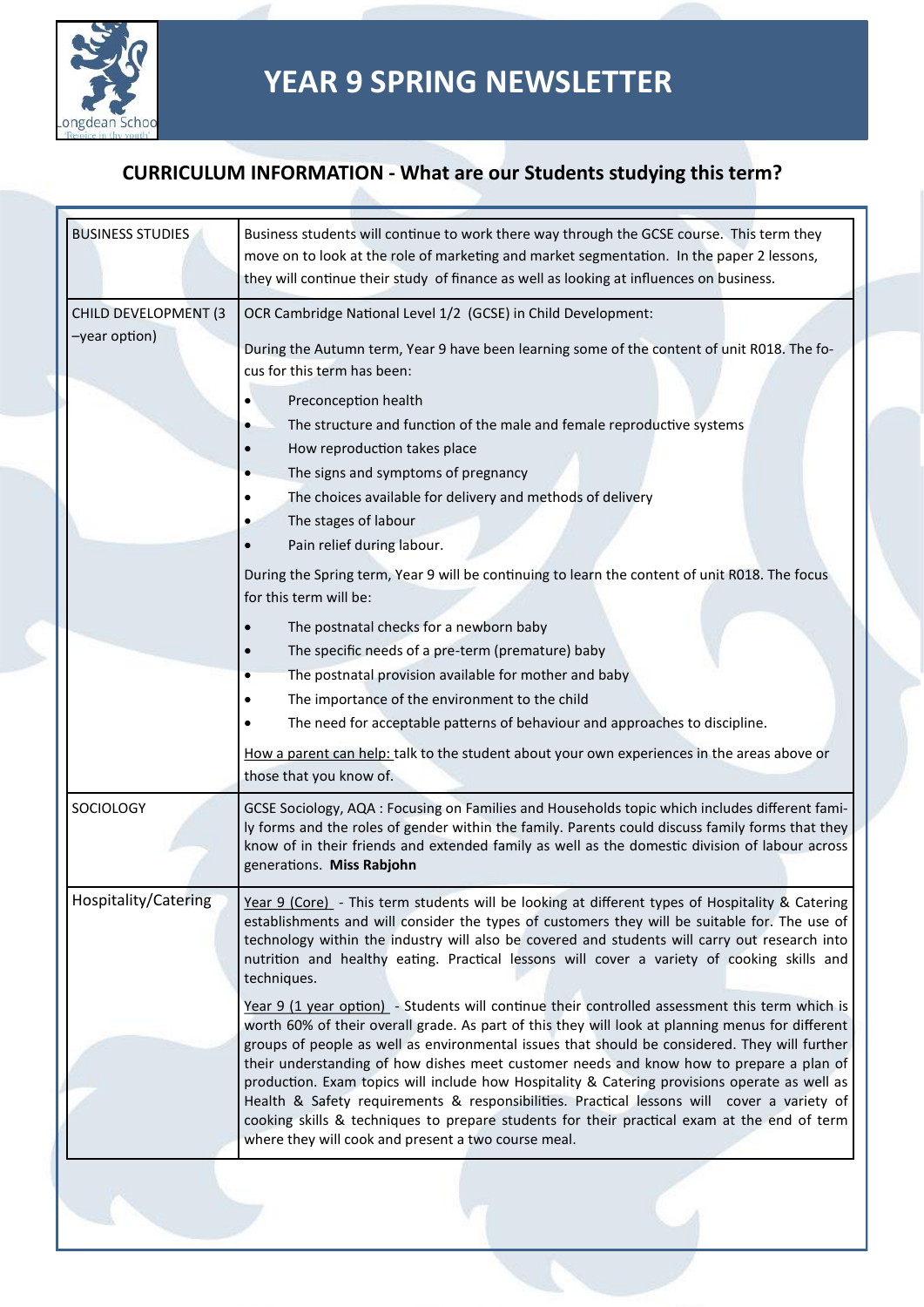

| <b>PSYCHOLOGY</b>         | <b>GCSE Psychology, AQA:</b>                                                                                                                                                                                                                                                                                                                                                                                                                                                                                                                                                                                              |
|---------------------------|---------------------------------------------------------------------------------------------------------------------------------------------------------------------------------------------------------------------------------------------------------------------------------------------------------------------------------------------------------------------------------------------------------------------------------------------------------------------------------------------------------------------------------------------------------------------------------------------------------------------------|
|                           | Students will be focusing on the Social Influence topic with Ms Harrison. They will begin looking<br>into Conformity and Obedience, for example why people will obey certain authority figures. Par-<br>ents could discuss real-life events such as the Nazi soldiers and why they obeyed such horrific<br>orders in order to help the students apply their knowledge to real-life situations.                                                                                                                                                                                                                            |
|                           | With Miss Rabjohn the GCSE class will be moving onto Language, Thought and Communication<br>topic. Within this module, students will look at different forms of effective communication, how<br>to communicate in a more 'likeable' manner and then comparing animal vs human communica-<br>tion in preparation for our upcoming trip the Whipsnade Zoo where students will carry out an<br>experiment or observation into the forms of communication.                                                                                                                                                                    |
| PERFORMING ARTS           | Options: Music - Unit 2 - Designing and Creating Podcasts as a Music Product; Completing work<br>for unit 1 - The Music Industry (external exam) in 13th January and beginning work on the se-<br>quencing unit (unit 7) and unit 5 (performing).                                                                                                                                                                                                                                                                                                                                                                         |
|                           | Options: Drama - Component 1: exploring different styles of drama through repertoire of live<br>professional performance.                                                                                                                                                                                                                                                                                                                                                                                                                                                                                                 |
|                           | Options: Dance - Component 1: exploring different styles of dance through repertoire of live<br>professional performance.                                                                                                                                                                                                                                                                                                                                                                                                                                                                                                 |
| <b>TRAVEL AND TOURISM</b> | Exam board: Edexcel/Pearson                                                                                                                                                                                                                                                                                                                                                                                                                                                                                                                                                                                               |
|                           | Travel and Tourism CORE - Coursework Component 1 - We will be developing our research on<br>Drayton Manor to look and explore how they work with different organisations in order to meet<br>their aims. We will then focus our attention on the features of a destination in the UK - You will<br>have to research a destination and link the features to tourists and why the destination would<br>appeal to them.<br>Travel and Tourism OPTION - Exam Board = Edexcel/Pearson                                                                                                                                          |
|                           | The coursework - We will be continuing with unit 3 on Customer Service - We will focus on<br>Drayton Manor, Papermill and Visit Britain as our 3 organisations and how they use customer<br>service. We will be looking at how the organisations deal with internal and external customers<br>along with role play and procedures that organisations put in place to deal with complaints.                                                                                                                                                                                                                                |
|                           | We will then start unit 4 -where we will be focusing on the features in short and long-haul desti-<br>nations. Students will link these features to different types of customers and be able to explain<br>how the different features at the different destinations appeal to them. r. They will continue to<br>focus on different types of destinations from around the World and plan an itinerary for differ-<br>ent visitor types to 2 different destinations, justifying their choices. For the higher marks pupils<br>will have to adapt the holiday to be suited to a different customer type and explain why they |
|                           | would make these changes to suit the new customer types' needs'.                                                                                                                                                                                                                                                                                                                                                                                                                                                                                                                                                          |
|                           | The exam - We will be focusing on different tourism industries - including; Travel agents, tour<br>operators, transport, arts and entertainment, visitor attractions, Accommodation, Tourism de-<br>velopment. The students will need to learn about the types of each industry, the roles they have<br>and the products and services they offer.                                                                                                                                                                                                                                                                         |
|                           |                                                                                                                                                                                                                                                                                                                                                                                                                                                                                                                                                                                                                           |